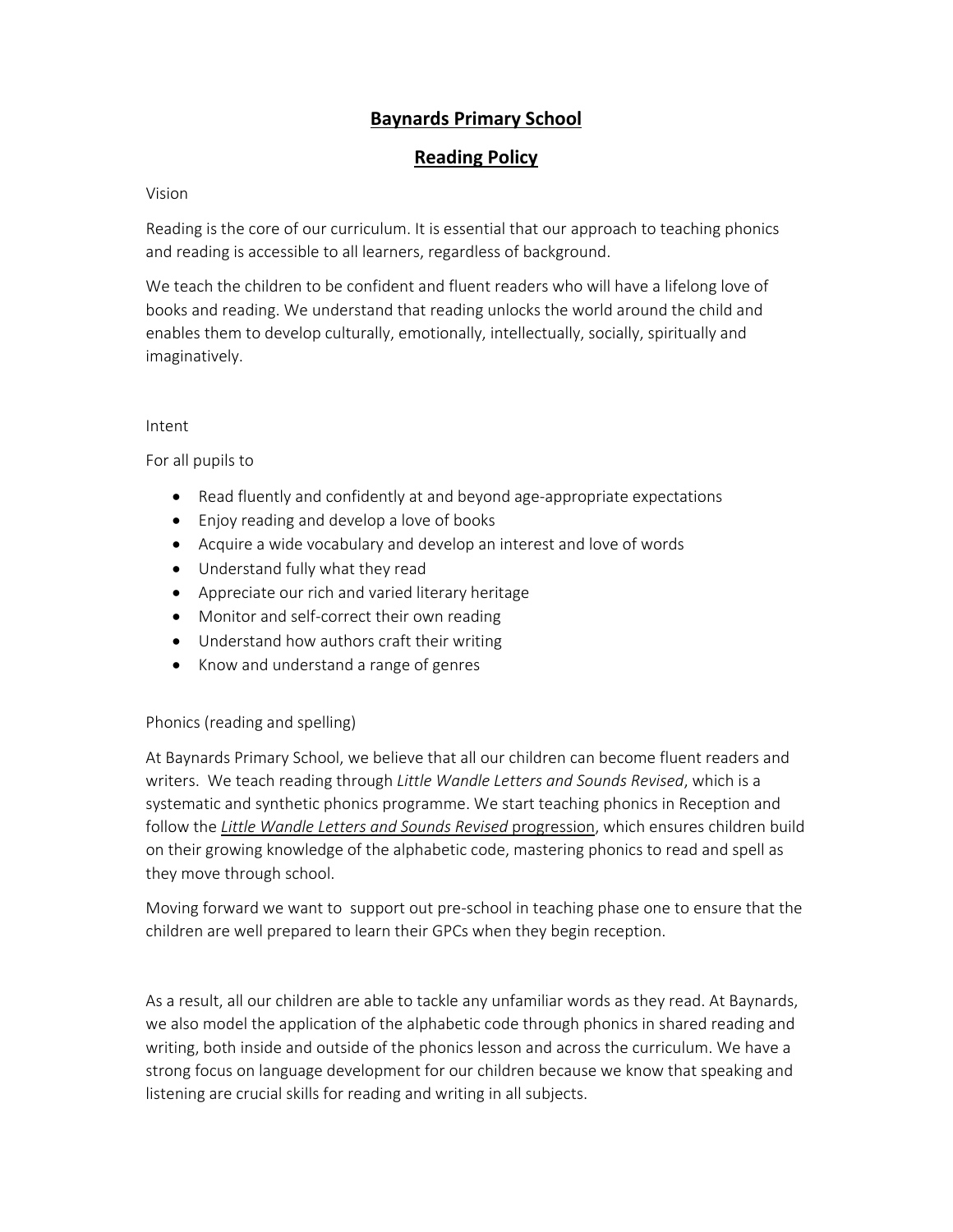## Comprehension

At Baynards, we value reading as a crucial life skill. By the time children leave us, they read confidently for meaning and regularly enjoy reading for pleasure. Our readers are equipped with the tools to tackle unfamiliar vocabulary. We encourage our children to see themselves as readers for both pleasure and purpose.

Because we believe teaching every child to read is so important, we have Reading Leaders who drive the early reading programme in our school. They are highly skilled at teaching phonics and reading, and they monitor and support our reading team, so everyone teaches with fidelity to the *Little Wandle Letters and Sounds Revised* programme

## Implementation

Reading Curriculum

- Reading is multi-faceted and so this section is organised under the following headings
	- o General information
	- o Word reading
	- o Fluency
	- o Comprehension
	- o Vocabulary
	- o Becoming a researcher
	- o Becoming a reader at school
	- o Becoming a reader at home

#### In order to improve our teaching of phonics we need to :

- We provide support at pre-school so that there is a balance of child-led and adult-led experiences for all children that meet the curriculum expectations for 'Communication and language' and 'Literacy'. These include:
	- o sharing high‐quality stories and poems
	- o learning a range of nursery rhymes and action rhymes
	- o activities that develop focused listening and attention, including oral blending
	- o attention to high‐quality language.
- Through this support, we ensure Nursery children are well prepared to begin learning grapheme‐phoneme correspondences (GPCs) and blending in Reception.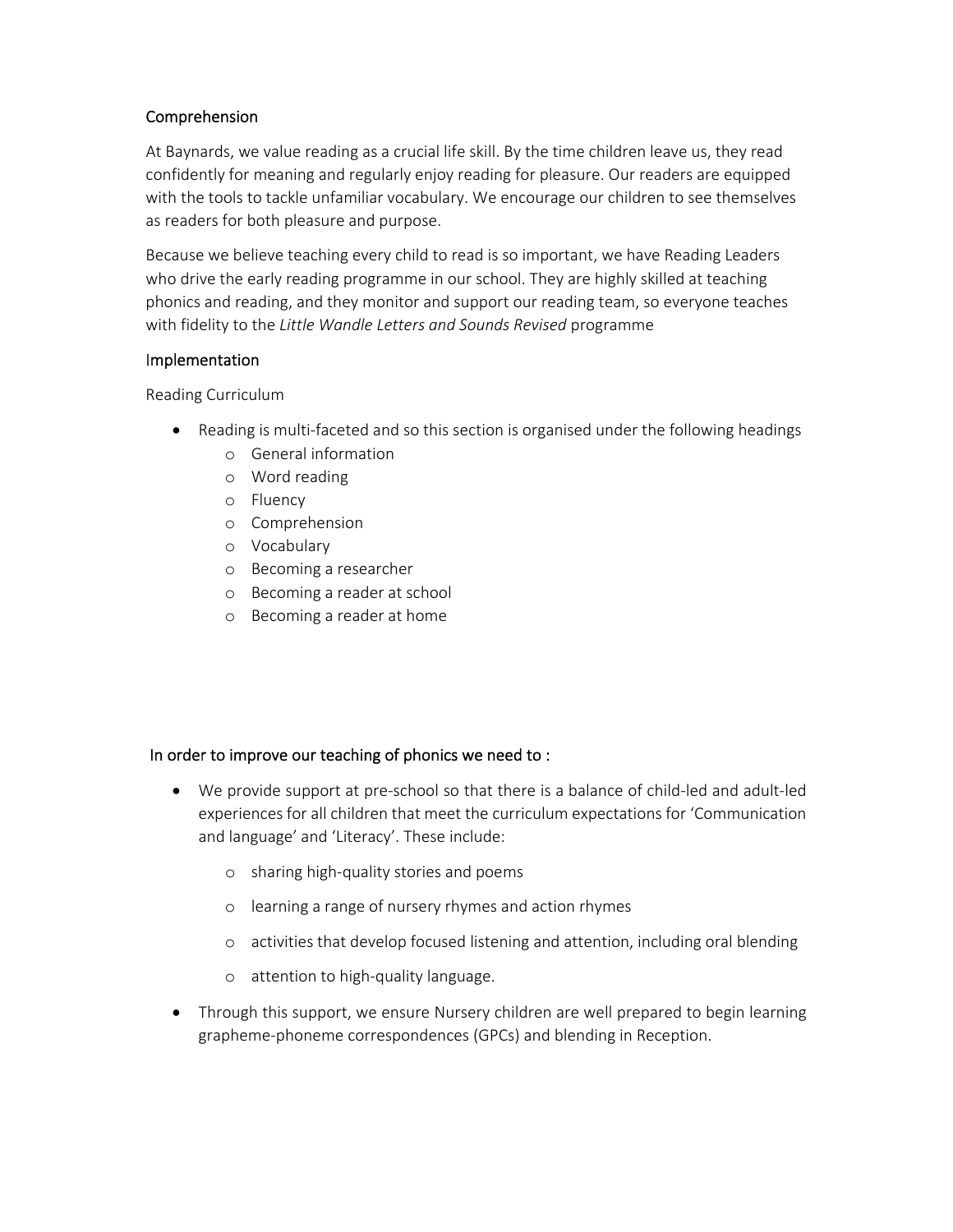## Daily phonics lessons in Reception and Year 1

- We teach phonics for 30 minutes a day. In Reception, we build from 10-minute lessons, with additional daily oral blending games, to the full‐length lesson as quickly as possible. Each Friday, we review the week's teaching to help children become fluent readers.
- Children make a strong start in Reception: teaching begins in Week 2 of the Autumn term.
- We follow the *Little Wandle Letters and Sounds Revised* expectations of progress:
	- o Children in Reception are taught to read and spell words using Phase 2 and 3 GPCs, and words with adjacent consonants(Phase 4) with fluency and accuracy.
	- o Children in Year 1 review Phase 3 and 4 and are taught to read and spell words using Phase 5 GPCs with fluency and accuracy.

## Daily Keep‐up lessons ensure every child learns to read

- Any child who needs additional practice has daily Keep-up support, taught by a fully trained adult. Keep‐up lessons match the structure of class teaching, and use the same procedures, resources and mantras, but in smaller steps with more repetition, so that every child secures their learning.
- We timetable daily phonics lessons for any child in Year 2 or 3 who is not fully fluent at reading or has not passed the Phonics Screening Check. These children urgently need to catch up, so the gap between themselves and their peers does not widen. We use the *Little Wandle Letters and Sounds Revised* assessments to identify the gaps in their phonic knowledge and teach to these using the Keep‐up resources – at pace.
- If any child in Year 3 to 6 has gaps in their phonic knowledge when reading or writing, we plan phonics 'catch-up' lessons to address specific reading/writing gaps. These short, sharp lessons last 10 minutes and take place at least three times a week.

# Teaching reading: Reading practice sessions three times a week for those children following Little Wandle Letters and Sounds Revised.

- We teach children to read through reading practice sessions three times a week. These:
	- o are taught by a fully trained adult to small groups of approximately six children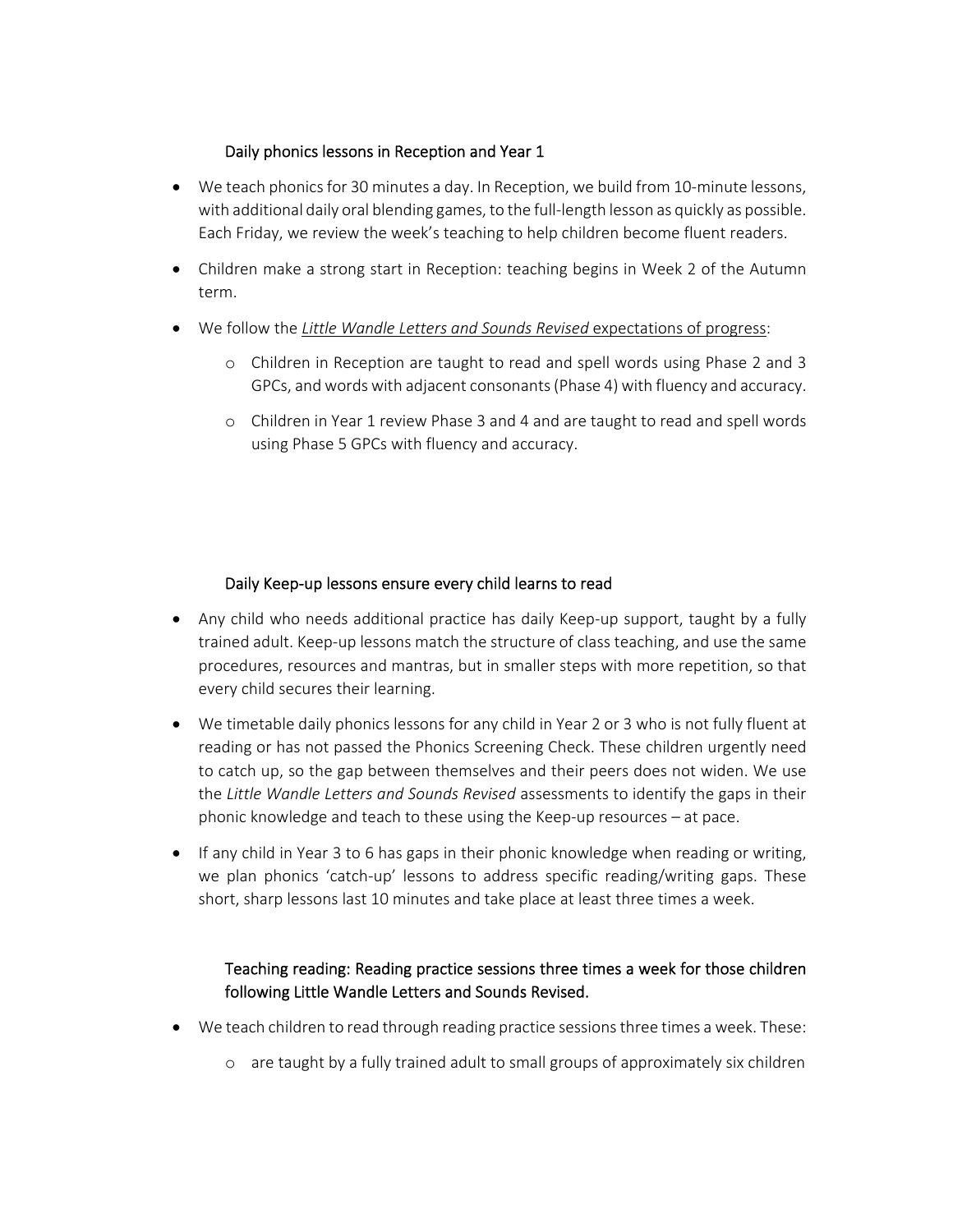- o use books matched to the children's secure phonic knowledge using the *Little Wandle Letters and Sounds Revised* assessments and book matching grids on pages 11–20 of 'Application of phonics to reading'
- o are monitored by the class teacher, who rotates and works with each group on a regular basis.
- Each reading practice session has a clear focus, so that the demands of the session do not overload the children's working memory. The reading practice sessions have been designed to focus on three key reading skills:
	- o decoding
	- o prosody: teaching children to read with understanding and expression
	- o comprehension: teaching children to understand the text.
- In Reception these sessions start in Week 4. Children who are not yet decoding have daily additional blending practice in small groups, so that they quickly learn to blend and can begin to read books.
- In Year 2 and 3, we continue to teach reading in this way for any children who still need to practise reading with decodable books.

Fluency

- Fluency is a focus throughout the school but especially in Y2. Here teachers use a combination of modelling, echo reading, choral reading and paired reading to teach fluency.
- Fluency is a regular focus as texts get harder in KS2. Teachers still use the above strategies, but they also participate in weekly SQUIRT sessions (Sustained Quiet Uninterrupted Independent Reading Time).

Comprehension

- The set of reading comprehension skills taught in our school are as follows:
	- o Core skills
		- Clarifying (retrieval, vocabulary)
		- $\blacksquare$  Inferring
	- o Auxiliary skills
		- **Imagining**
		- $\blacksquare$  Linking
		- Predicting
		- **Summarising**
	- o Evaluation Skills
		- Understanding purpose and viewpoint (Y3 onwards)
		- **Understanding text organisation**
		- Understanding writers' use of language (Y2 onwards)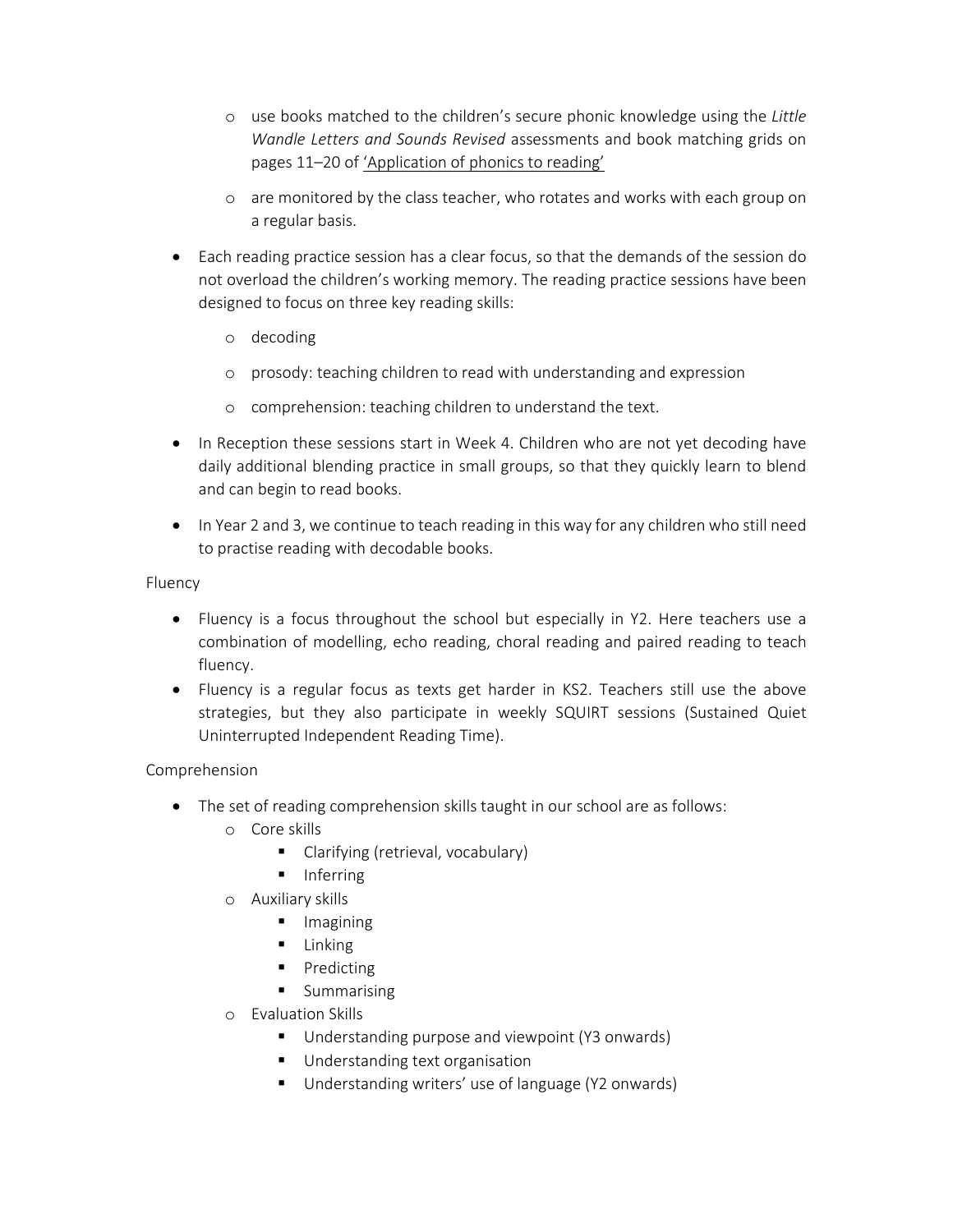- In Key Stage Two children follow a three-lesson plan using reading explorers: Day one focuses on analysing the text and vocabulary. Day Two will focus on delving deeper into the text in a teacher led session and on Day three the children will record answers formally.
- Comprehension is also taught through year group or class lessons.
- Within whole class guided reading we use Reading Vipers (Literacy Shed) as a way of exploring the different content domains found in the National Curriculum, allowing children to break down questions into key skills and understand how they are required to approach a text.
- If children are not working at age-related expectations, they will work on reading comprehension in a smaller group at their level.
- Teachers may also use active reading strategies either within these sessions, other reading lessons or across the curriculum. These include drama, visualisation, diagrammatic representation, text restructuring, writing from reading, cloze, labelling, circling / highlighting / underlining and sequencing.

# Vocabulary

- Vocabulary is taught directly and indirectly
- Indirect teaching includes:
	- o Engaging in oral language with adults
	- o Listening to adults read
	- o Regular reading themselves
- Direct teaching includes:
	- o Teaching children specific words before a reading activity
	- o Teaching a set of words across an English unit
	- o Repeated exposure to vocabulary across the curriculum
	- o Morphemic analysis

Becoming a researcher

- A distinct strand of the curriculum is dedicated to this important life-skill
- It is taught mainly through other subjects. It enables our children to research independently by the time they leave our school, thereby being prepared for the KS3 curriculum.

Becoming a reader at school

- Every child has a reading record
- Reading books are banded throughout the school
- All children following the Little Wandle Letters and Sounds phonic programme will have three reading practice sessions per week using phonically decodable books.
- In Y2, all children will be heard in a group at least once a week. They will also complete a reading comprehension task once a week in a guided session.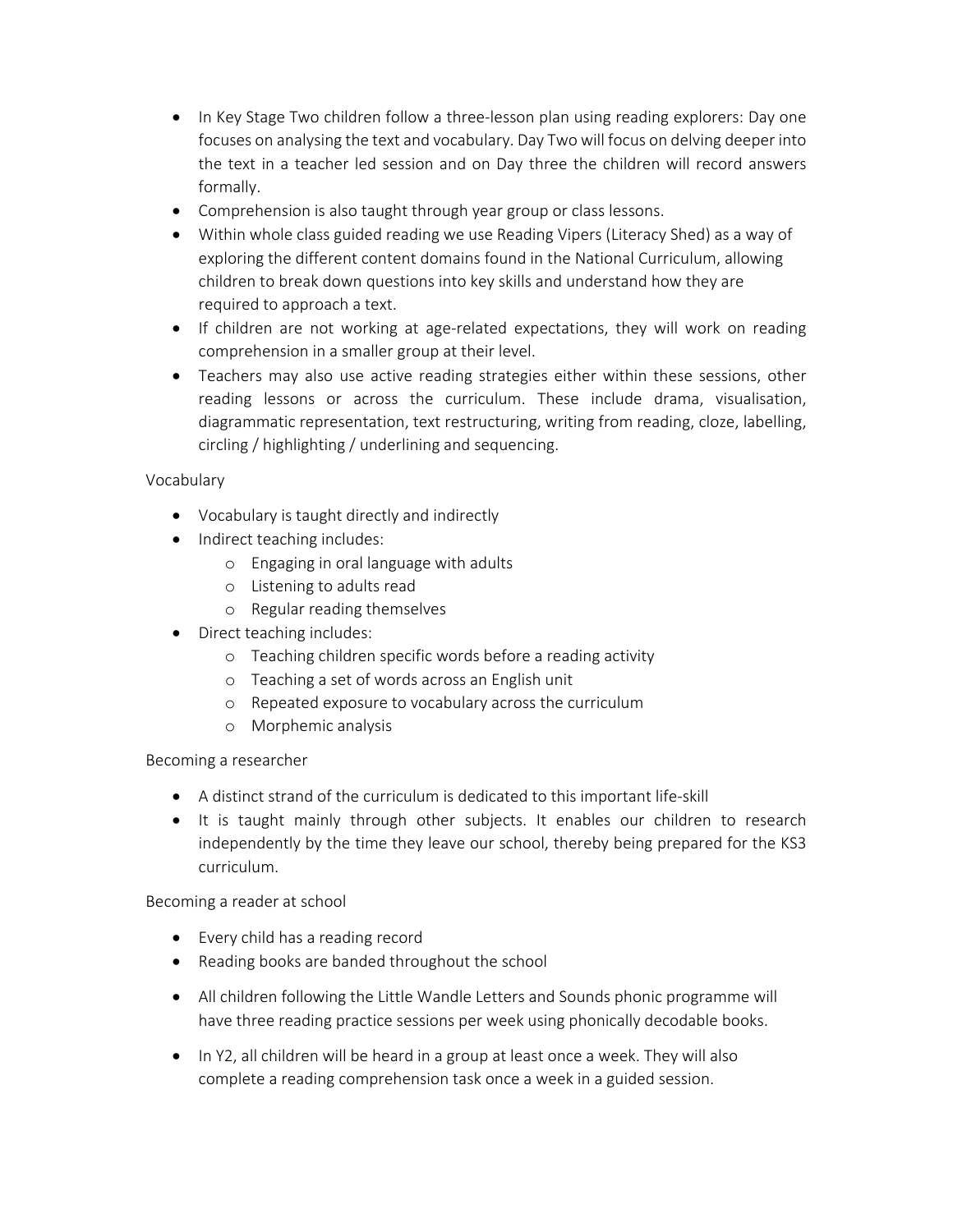- In Y3 and 4, if a child isn't being heard at home, they become a 'regular reader' and are heard by an adult on a regular basis.
- In Y 5 and 6, each child has a reading conference with the teacher at least once a halfterm. If a child is struggling with reading, they become a 'regular reader' and are heard by an adult on a regular basis.
- Children read independently in a SQUIRT session in class from Y3 onwards.
- Paired reading occurs once a week between children in classes 2 and 4 and classes 1 and 3.
- Parent 'reading mentors' and governors regularly read with pupils
- Across the school, 'storytime' occurs daily, usually at the end of the day (although the timing is flexible). In KS2 an 'aspirational text' is read to the whole class over a half term or a term.
- Every class has an attractive reading area and a reading chart that records home reading.
- Teachers plan opportunities for reading across the curriculum. These enable pupils to routinely apply the skills they are learning in English.

## Becoming a reader at home

- Children are expected to be heard read by an adult at least three times a week. Incentives are offered for reading at home.
- The decodable reading practice book is read at home to ensure success is shared with the family.
	- o Reading for pleasure books also go home for parents to share and read to children.
	- o We use the *Little Wandle Letters and Sounds Revised* parents' resources to engage our families and share information about phonics, the benefits of sharing books, how children learn to blend and other aspects of our provision, both online and through workshops.
- Children continue to read to their parents in KS2, although in year 5 and 6 'reading conversations' are encouraged.
- Children are expected to regularly read independently at home from Y 2 onwards
- Children are expected to read independently every day at home from Y4 onwards

## Additional reading support for vulnerable children

● Children in Reception and Year 1 who are receiving additional phonics Keep-up sessions read their reading practice book to an adult daily.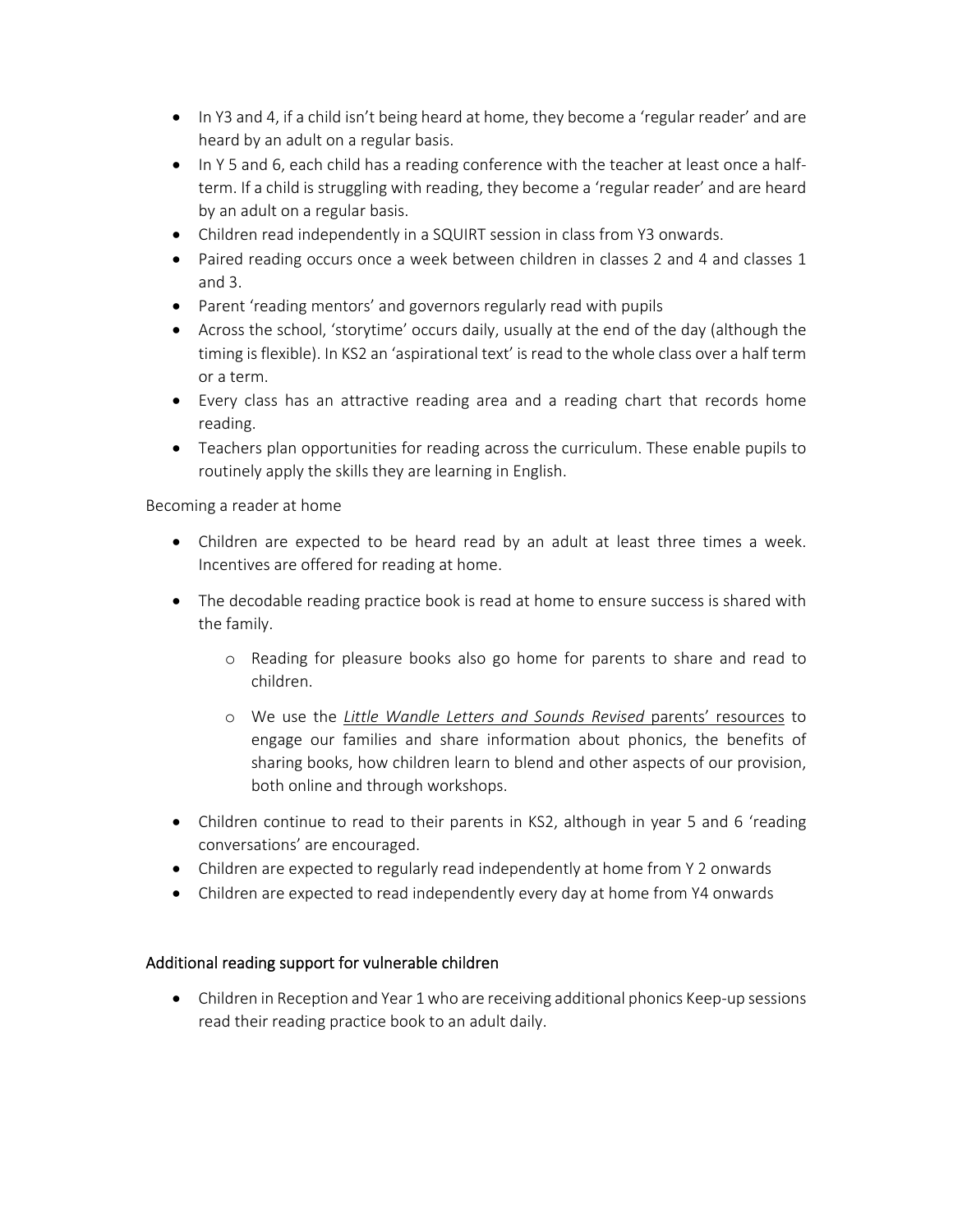#### Ensuring consistency and pace of progress

- Every teacher in our school has been trained to teach reading, so we have the same expectations of progress. We all use the same language, routines and resources to teach children to read so that we lower children's cognitive load.
- Weekly content grids map each element of new learning to each day, week and term for the duration of the programme.
- Lesson templates, Prompt cards and How to videos ensure teachers all have a consistent approach and structure for each lesson.
- The Reading Leader and SLT use the Audit and Prompt cards to regularly monitor and observe teaching; they use the summative data to identify children who need additional support and gaps in learning.

## Ensuring reading for pleasure

*'Reading for pleasure is the single most important indicator of a child's success.'* (OECD 2002)

*'The will influences the skill and vice versa.'* (OECD 2010)

We value reading for pleasure highly and work hard as a school to grow our Reading for Pleasure pedagogy.

- We read to children every day. We choose these books carefully as we want children to experience a wide range of books, including books that reflect the children at Baynards Primary School and our local community as well as books that open windows into other worlds and cultures.
- To ensure there is clear progression and that each year group is exposed to quality texts we have developing a reading spine. We have created a list of texts that have been carefully curated so that they enhance our knowledge‐based curriculum, whilst also helping us drive the global elements of our curriculum including wellbeing, personal, emotional and social development, sustainability and diversity, equity and inclusion. Books will be chosen for their richness in vocabulary, cultural capital and concepts.
	- Every classroom has an inviting book corner that encourages a love for reading. We curate these books and talk about them to entice children to read a wide range of books.
	- In Reception, children have access to the reading corner every day in their free flow time and the books are continually refreshed.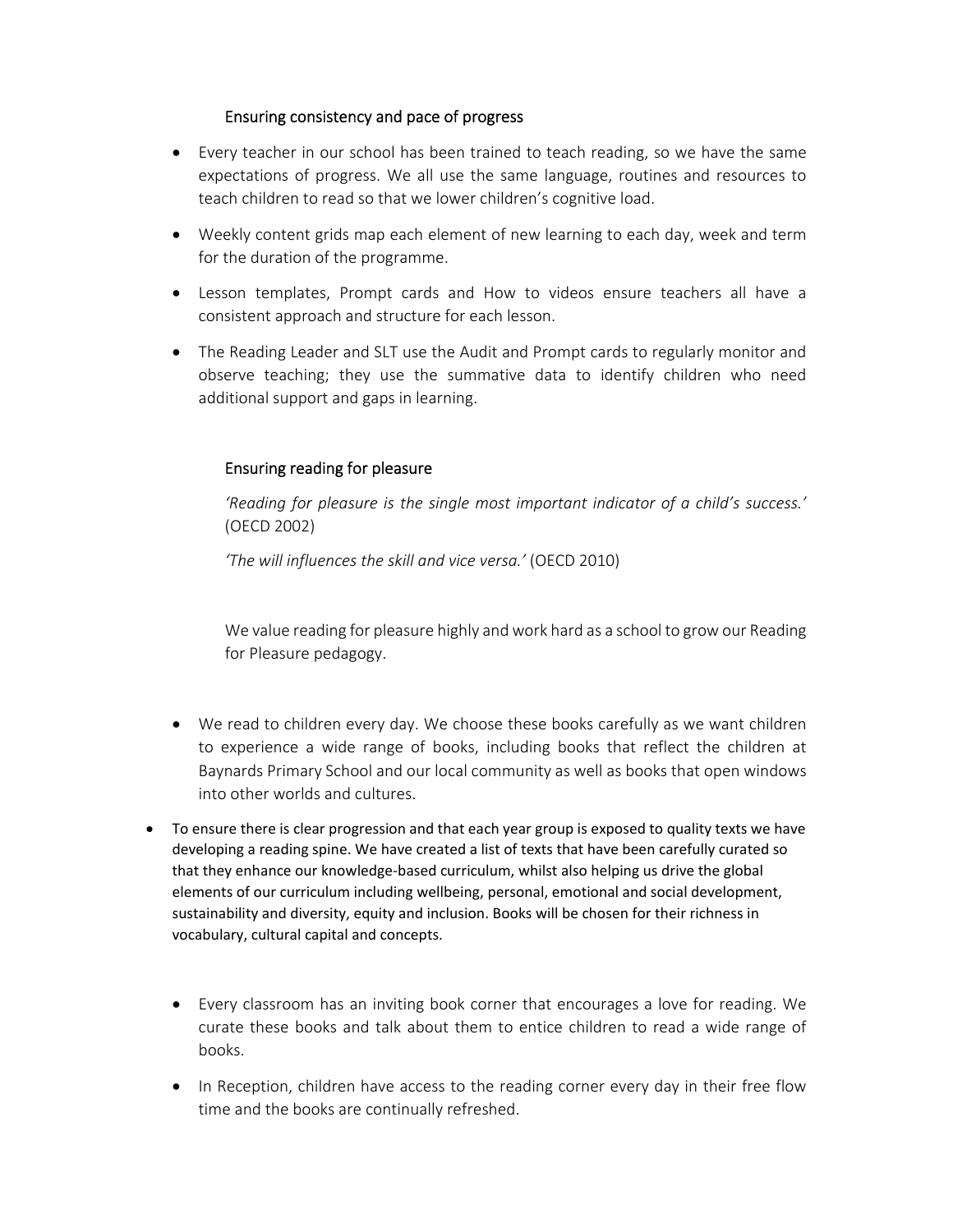- Children from Reception onwards have a home reading record. The parent/carer records comments to share with the adults in school and the adults will write in this on a regular basis to ensure communication between home and school.
- As the children progress through the school, they are encouraged to write their own comments and keep a list of the books/authors that they have read.
- The school library is made available for classes to use. Lunchtime reading clubs are also available for children to attend. Children across the school have regular opportunities to engage with a wide range of Reading for Pleasure events (book fairs, author visits and workshops, national events etc).

## General information

- In EYFS all children will follow the Statutory framework for the early years foundation stage.
- In years 1-6, our reading curriculum is 'The Planning Kit'. This sets out the objectives that each year group teaches and shows progression within and across year groups.
- The school takes a mastery approach to learning objectives and levels of text. Unless a child has a special need related to reading, they will work on the objectives and age‐ appropriate texts for their year group.

## Assessing Impact

- The school uses 'The English Assessment Kit' for periodic assessment. This is completely aligned to the school curriculum.
- Teachers update their assessments termly
- Assessments are made through a combination of observation, discussion and written work
- Termly or half termly reading comprehensions help teachers to make their judgements in this important area

In phonics, assessment is used to monitor progress and to identify any child needing additional support as soon as they need it.

- Assessment for learning is used:
	- o daily within class to identify children needing Keep‐up support
	- o weekly in the Review lesson to assess gaps, address these immediately and secure fluency of GPCs, words and spellings.
- Summative assessment is used: